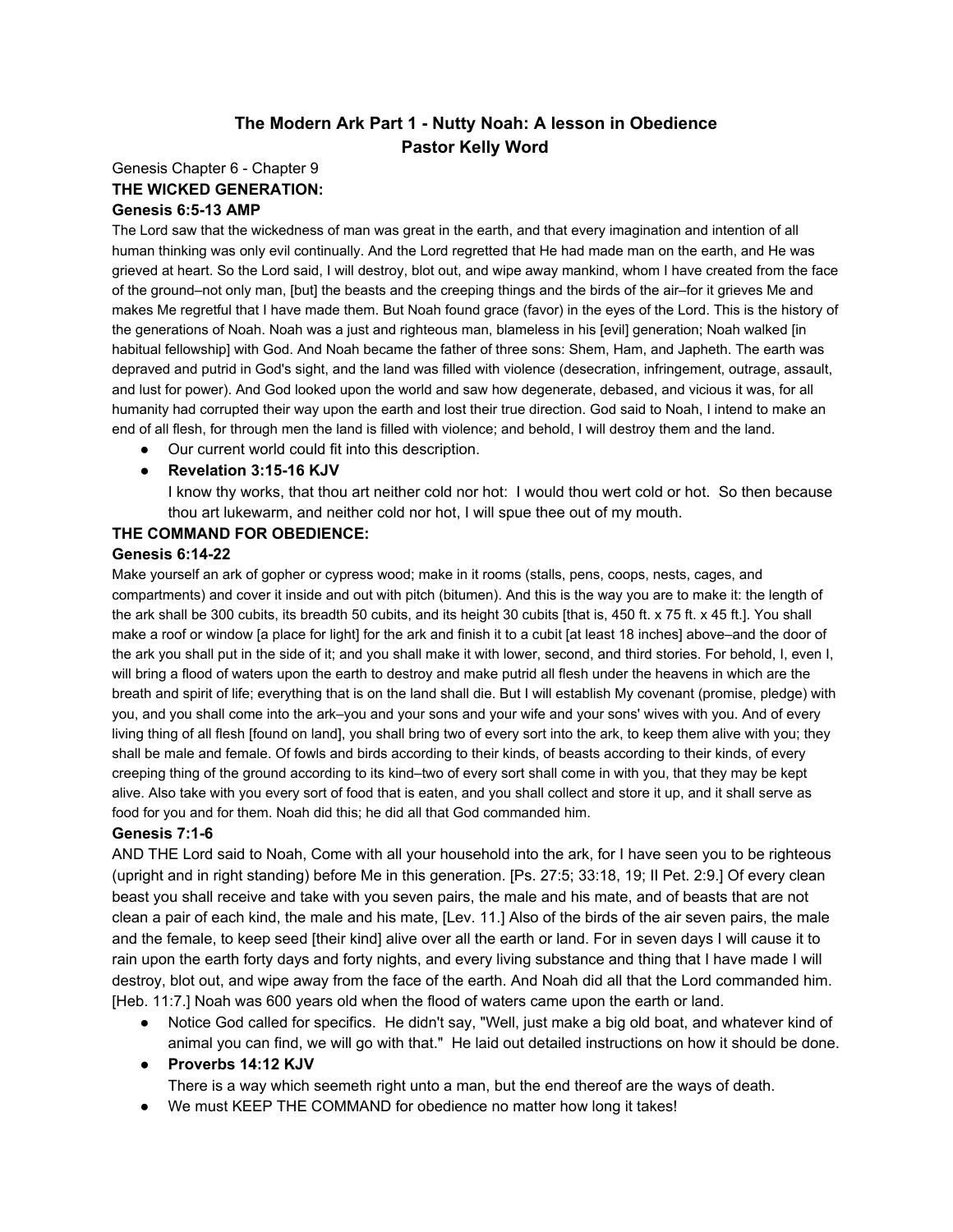- In chapter 5 we find out that Noah was 500 when he had his sons, and we see that he was 600 when the flood came! *THAT'S 100 YEARS OF OBEDIENCE!!!!!*He had never seen a flood, yet he prepared as if he was assured it would happen!

**● Galatians 6:9**

And let us not be weary in well doing: for in due season we shall reap, if we faint not.

## **SEPARATION FROM THE WORLD:**

## **Genesis 7:116; 2324 AMP**

AND THE Lord said to Noah, Come with all your household into the ark, for I have seen you to be righteous (upright and in right standing) before Me in this generation. [Ps. 27:5; 33:18, 19; II Pet. 2:9.] Of every clean beast you shall receive and take with you seven pairs, the male and his mate, and of beasts that are not clean a pair of each kind, the male and his mate, [Lev. 11.] Also of the birds of the air seven pairs, the male and the female, to keep seed [their kind] alive over all the earth or land. For in seven days I will cause it to rain upon the earth forty days and forty nights, and every living substance and thing that I have made I will destroy, blot out, and wipe away from the face of the earth. And Noah did all that the Lord commanded him. [Heb. 11:7.] Noah was 600 years old when the flood of waters came upon the earth or land. And Noah and his sons and his wife and his sons' wives with him went into the ark because of the waters of the flood. [Matt. 24:38; Luke 17:27.] Of clean animals and of animals that are not clean, and of birds and fowls, and of everything that creeps on the ground, There went in two and two with Noah into the ark, the male and the female, as God had commanded Noah. And after the seven days the floodwaters came upon the earth or land. In the year 600 of Noah's life, in the seventeenth day of the second month, that same day all the fountains of the great deep were broken up and burst forth, and the windows and floodgates of the heavens were opened. And it rained upon the earth forty days and forty nights. On the very same day Noah and Shem, Ham, and Japheth, the sons of Noah, and Noah's wife and the three wives of his sons with them, went into the ark, They and every [wild] beast according to its kind, all the livestock according to their kinds, every moving thing that creeps on the land according to its kind, and every fowl according to its kind, every winged thing of every sort. And they went into the ark with Noah, two and two of all flesh in which there were the breath and spirit of life. And they that entered, male and female of all flesh, went in as God had commanded [Noah]; and the Lord shut him in and closed [the door] round about him.

23 God destroyed (blotted out) every living thing that was upon the face of the earth; man and animals and the creeping things and the birds of the heavens were destroyed (blotted out) from the land. Only Noah remained alive, and those who were with him in the ark. [Matt. 24:3744.] And the waters prevailed [mightily] upon the earth or land 150 days (five months).

- God has called us to be separate from the world! If there's not something different, we're doing it wrong!
- **● Romans 12:2 KJV**

And be not conformed to this world: but be ye transformed by the renewing of your mind, that ye may prove what is that good, and acceptable, and perfect, will of God.

# **THE PROMISE OF OBEDIENCE:**

## **Genesis8:1, 1316, 2022AMP**

AND GOD [earnestly] remembered Noah and every living thing and all the animals that were with him in the ark; and God made a wind blow over the land, and the waters sank down and abated.

13 In the year 601 [of Noah's life], on the first day of the first month, the waters were drying up from the land. And Noah removed the covering of the ark and looked, and behold, the surface of the ground was drying. And on the twenty-seventh day of the second month the land was entirely dry. And God spoke to Noah, saying, Go forth from the ark, you and your wife and your sons and their wives with you.

20 And Noah built an altar to the Lord and took of every clean [four-footed] animal and of every clean fowl or bird and offered burnt offerings on the altar. When the Lord smelled the pleasing odor [a scent of satisfaction to His heart], the Lord said to Himself, I will never again curse the ground because of man, for the imagination (the strong desire) of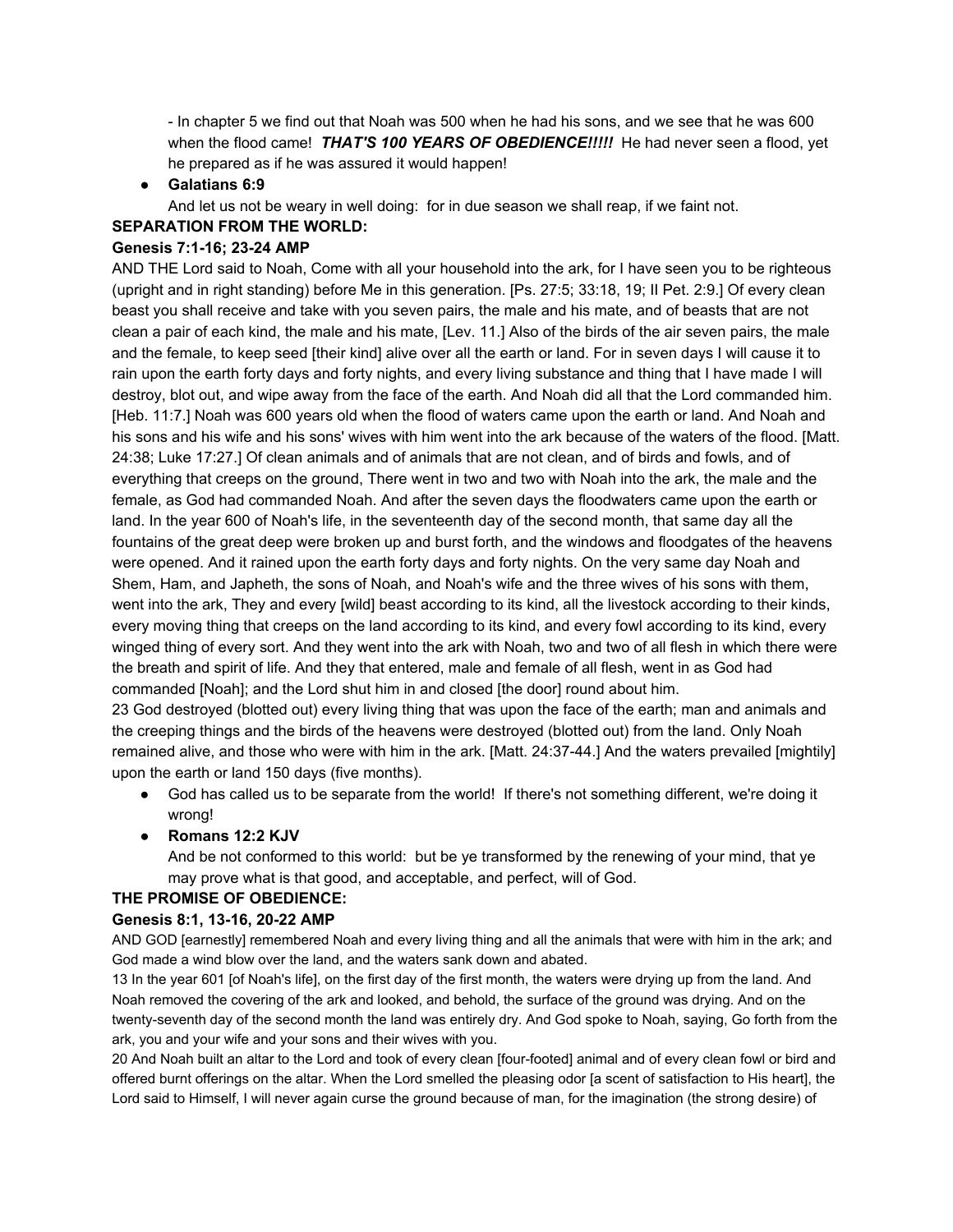man's heart is evil and wicked from his youth; neither will I ever again smite and destroy every living thing, as I have done. While the earth remains, seedtime and harvest, cold and heat, summer and winter, and day and night shall not cease.

### **Genesis9:1, 713AMP**

1 AND GOD pronounced a blessing upon Noah and his sons and said to them, Be fruitful and multiply and fill the earth.

7 And you, be fruitful and multiply; bring forth abundantly on the earth and multiply on it. Then God spoke to Noah and to his sons with him, saying, Behold, I establish My covenant or pledge with you and with your descendants after you And with every living creature that is with you–whether the birds, the livestock, or the wild beasts of the earth along with you, as many as came out of the ark–every animal of the earth. I will establish My covenant or pledge with you: Never again shall all flesh be cut off by the waters of a flood; neither shall there ever again be a flood to destroy the earth and make it corrupt. And God said, This is the token of the covenant (solemn pledge) which I am making between Me and you and every living creature that is with you, for all future generations: I set My bow [rainbow] in the cloud, and it shall be a token or sign of a covenant or solemn pledge between Me and the earth.

God makes a promise to us for our obedience.

### **Matthew24:315, 2122, 27, 2930, 3739AMP**

3 While He was seated on the Mount of Olives, the disciples came to Him privately and said, Tell us, when will this take place, and what will be the sign of Your coming and of the end (the completion, the consummation) of the age? Jesus answered them, Be careful that no one misleads you [deceiving you and leading you into error]. For many will come in (on the strength of) My name [appropriating the name which belongs to Me], saying, I am the Christ (the Messiah), and they will lead many astray. And you will hear of wars and rumors of wars; see that you are not frightened or troubled, for this must take place, but the end is not yet. For nation will rise against nation, and kingdom against kingdom, and there will be famines and earthquakes in place after place; All this is but the beginning [the early pains] of the birth pangs [of the intolerable anguish]. Then they will hand you over to suffer affliction and tribulation and put you to death, and you will be hated by all nations for My name's sake. And then many will be offended and repelled and will begin to distrust and desert [Him Whom they ought to trust and obey] and will stumble and fall away and betray one another and pursue one another with hatred. And many false prophets will rise up and deceive and lead many into error. And the love of the great body of people will grow cold because of the multiplied lawlessness and iniquity, But he who endures to the end will be saved. And this good news of the kingdom (the Gospel) will be preached throughout the whole world as a testimony to all the nations, and then will come the end. So when you see the appalling sacrilege [the abomination that astonishes and makes desolate], spoken of by the prophet Daniel, standing in the Holy Place–let the reader take notice and ponder and consider and heed [this]–[Dan. 9:27; 11:31; 12:11.]

21 For then there will be great tribulation (affliction, distress, and oppression) such as has not been from the beginning of the world until now–no, and never will be [again]. [Dan. 12:1; Joel 2:2.] And if those days had not been shortened, no human being would endure and survive, but for the sake of the elect (God's chosen ones) those days will be shortened.

27 For just as the lightning flashes from the east and shines and is seen as far as the west, so will the coming of the Son of Man be.

29 Immediately after the tribulation of those days the sun will be darkened, and the moon will not shed its light, and the stars will fall from the sky, and the powers of the heavens will be shaken. [Isa. 13:10; 34:4; Joel 2:10, 11; Zeph. 1:15.] Then the sign of the Son of Man will appear in the sky, and then all the tribes of the earth will mourn and beat their breasts and lament in anguish, and they will see the Son of Man coming on the clouds of heaven with power and great glory [in brilliancy and splendor]. [Dan. 7:13; Rev. 1:7.]

37 As were the days of Noah, so will be the coming of the Son of Man. For just as in those days before the flood they were eating and drinking, [men] marrying and [women] being given in marriage, until the [very] day when Noah went into the ark, And they did not know or understand until the flood came and swept them all away–so will be the coming of the Son of Man. [Gen. 6:5-8; 7:6-24.]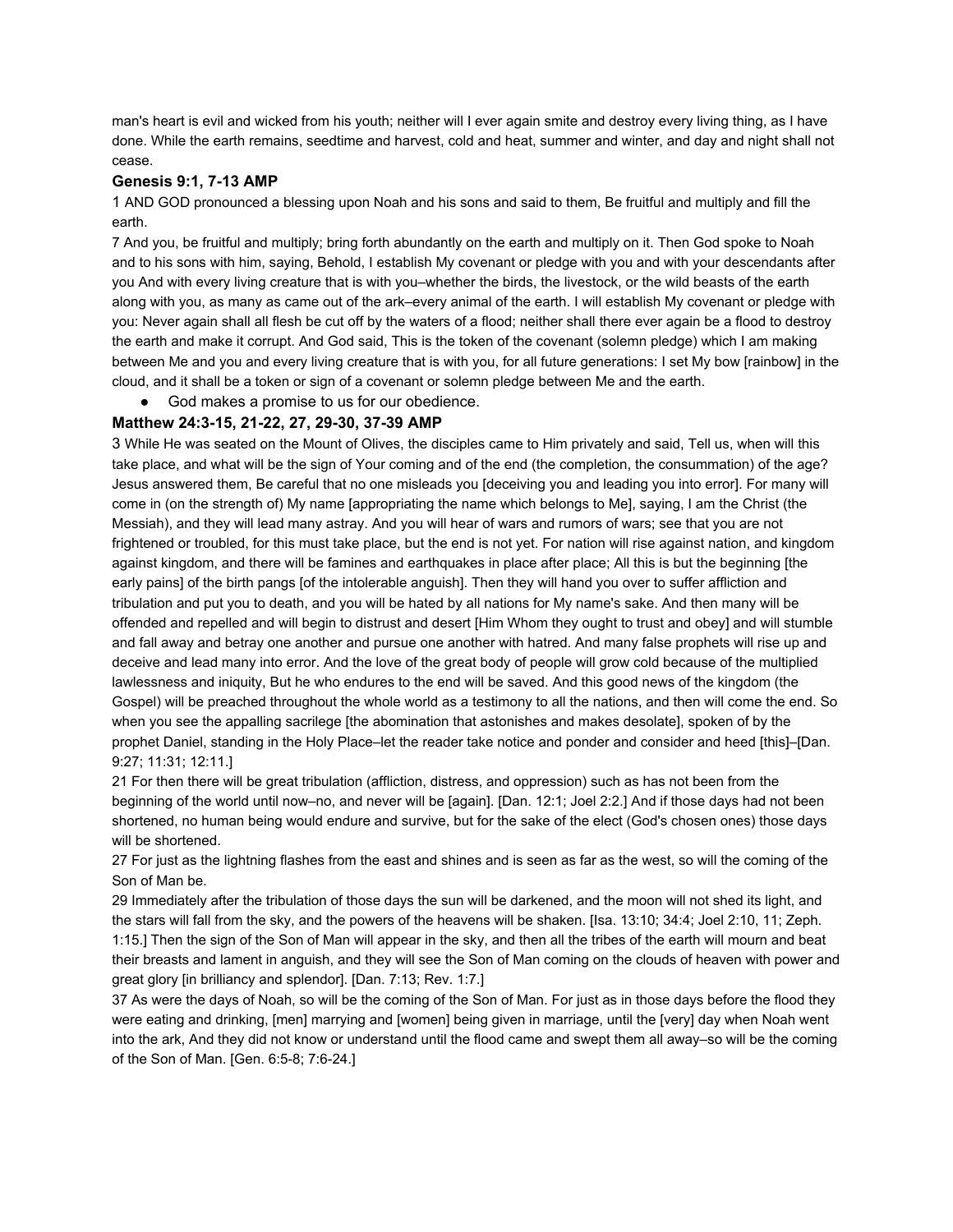# **The Modern Ark Part 2 TIME TO BUILD: Restoring the Wall & Fighting for Your Family Pastor Kelly Word**

Genesis Chapter 6 - Chapter 9

### **Matthew 24:3739 AMP**

As were the days of Noah, so will be the coming of the Son of Man. For just as in those days before the flood they were eating and drinking, [men] marrying and [women] being given in marriage, until the [very] day when Noah went into the ark, And they did not know or understand until the flood came and swept them all away–so will be the coming of the Son of Man. [Gen. 6:5-8; 7:6-24.]

STUDY NEHEMIAH CHAPTERS 1 - 8

### **A CALL TO REPENTANCE**

### Nehemiah 1:2-11 AMP

Hanani, one of my kinsmen, came with certain men from Judah, and I asked them about the surviving Jews who had escaped exile, and about Jerusalem. And they said to me, The remnant there in the province who escaped exile are in great trouble and reproach; the wall of Jerusalem is broken down, and its [fortified] gates are destroyed by fire. When I heard this, I sat down and wept and mourned for days and fasted and prayed [constantly] before the God of heaven, And I said, O Lord God of heaven, the great and terrible God, Who keeps covenant, loving-kindness, and mercy for those who love Him and keep His commandments, Let Your ear now be attentive and Your eyes open to listen to the prayer of Your servant which I pray before You day and night for the Israelites, Your servants, confessing the sins of the Israelites which we have sinned against You. Yes, I and my father's house have sinned. We have acted very corruptly against You and have not kept the commandments, statutes, and ordinances which You commanded Your servant Moses. [Deut. 6:19.] Remember [earnestly] what You commanded Your servant Moses: If you transgress and are unfaithful, I will scatter you abroad among the nations; [Lev. 26:33.] But if you return to Me and keep My commandments and do them, though your outcasts were in the farthest part of the heavens [the expanse of outer space], yet will I gather them from there and will bring them to the place in which I have chosen to set My Name. [Deut. 30:1-5.] Now these are Your servants and Your people, whom You have redeemed by Your great power and by Your strong hand. O Lord, let Your ear be attentive to the prayer of Your servant and the prayer of Your servants who delight to revere and fear Your name (Your nature and attributes); and prosper, I pray You, Your servant this day and grant him mercy in the sight of this man. For I was cupbearer to the king.

### ● Notice Nehemiah's First Response: **FASTING, PRAYER, REPENTANCE**

Joel 2:1, 12-17, 25-32 AMP)

BLOW THE trumpet in Zion; sound an alarm on My holy Mount [Zion]. Let all the inhabitants of the land tremble, for the day of [the judgment of] the Lord is coming; it is close at hand–[Ezek. 7:2-4; Amos 5:16-20.] 12 Therefore also now, says the Lord, turn and keep on coming to Me with all your heart, with fasting, with weeping, and with mourning [until every hindrance is removed and the broken fellowship is restored]. Rend your hearts and not your garments and return to the Lord, your God, for He is gracious and merciful, slow to anger, and abounding in loving-kindness; and He revokes His sentence of evil [when His conditions are met]. Who knows but what He will turn, revoke your sentence [of evil], and leave a blessing behind Him [giving you the means with which to serve Him], even a cereal or meal offering and a drink offering for the Lord, your God? Blow the trumpet in Zion; set apart a fast [a day of restraint and humility]; call a solemn assembly. Gather the people, sanctify the congregation; assemble the elderly people, gather the children and the nursing infants; let the bridegroom [who is legally exempt from attending] go forth from his chamber and the bride out of her closet. [None is exempt from the humiliation.] Let the priests, the ministers of the Lord, weep between the porch and the altar; and let them say, Have pity and spare Your people, O Lord, and give not Your heritage to reproach, that the [heathen] nations should rule over them or use a byword against them. Why should they say among the peoples, Where is their God?

25 And I will restore or replace for you the years that the locust has eaten–the hopping locust, the stripping locust, and the crawling locust, My great army which I sent among you. And you shall eat in plenty and be satisfied and praise the name of the Lord, your God, Who has dealt wondrously with you. And My people shall never be put to shame. And you shall know, understand, and realize that I am in the midst of Israel and that I the Lord am your God and there is none else. My people shall never be put to shame. And afterward I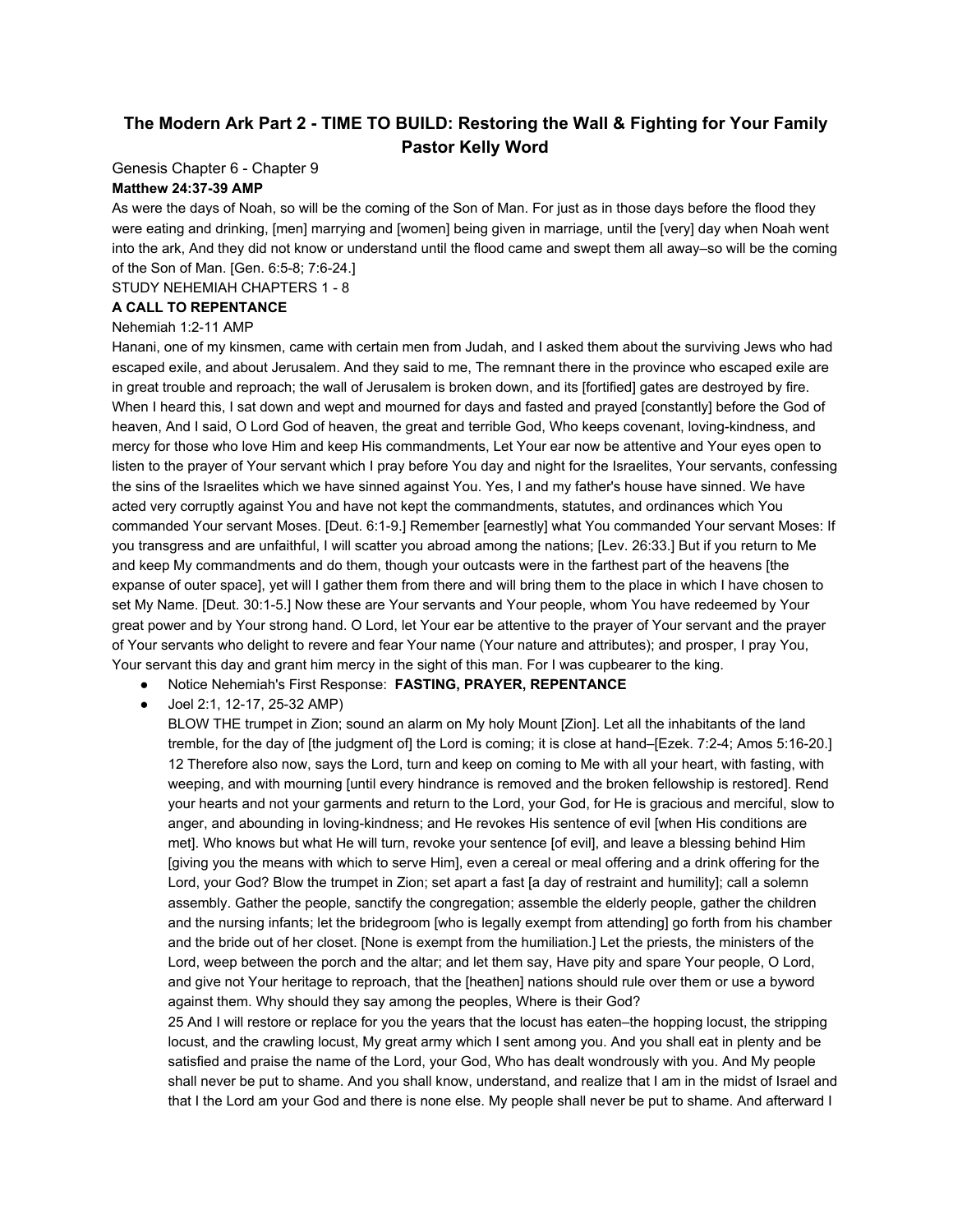will pour out My Spirit upon all flesh; and your sons and your daughters shall prophesy, your old men shall dream dreams, your young men shall see visions. Even upon the menservants and upon the maidservants in those days will I pour out My Spirit. And I will show signs and wonders in the heavens, and on the earth, blood and fire and columns of smoke. The sun shall be turned to darkness and the moon to blood before the great and terrible day of the Lord comes. [Isa. 13:6, 9-11; 24:21-23; Ezek. 32:7-10; Matt. 24:29, 30; Rev. 6:12-17.] And whoever shall call on the name of the Lord shall be delivered and saved, for in Mount Zion and in Jerusalem there shall be those who escape, as the Lord has said, and among the remnant [of survivors] shall be those whom the Lord calls. [Acts 2:17-21; Rom. 10:13.]

### **A CALL TO REBUILD**

#### Nehemiah 2:1-5 AMP

1 IN THE month of Nisan in the twentieth year of King Artaxerxes, when wine was before him, I took up the wine and gave it to the king. Now I had not been sad before in his presence. So the king said to me, Why do you look sad, since you are not sick? This is nothing but sorrow of heart. Then I was very much afraid And said to the king, Let the king live forever! Why should I not be sad faced when the city, the place of my fathers' sepulchers, lies waste, and its [fortified] gates are consumed by fire? The king said to me, For what do you ask? So I prayed to the God of heaven. And I said to [him], If it pleases the king and if your servant has found favor in your sight, I ask that you will send me to Judah, to the city of my fathers' sepulchers, that I may rebuild it.

- We should be sad when we look at the world today and see what co-mingling with the world has gotten the people of God. WE ARE SO OFF TRACK, AND WE DON'T EVEN KNOW IT!
- Romans 12:2 AMP

Do not be conformed to this world (this age), [fashioned after and adapted to its external, superficial customs], but be transformed (changed) by the [entire] renewal of your mind [by its new ideals and its new attitude], so that you may prove [for yourselves] what is the good and acceptable and perfect will of God, even the thing which is good and acceptable and perfect [in His sight for you].

● 2 Corinthians 6:14-18 AMP

Do not be unequally yoked with unbelievers [do not make mismated alliances with them or come under a different yoke with them, inconsistent with your faith]. For what partnership have right living and right standing with God with iniquity and lawlessness? Or how can light have fellowship with darkness? What harmony can there be between Christ and Belial [the devil]? Or what has a believer in common with an unbeliever? What agreement [can there be between] a temple of God and idols? For we are the temple of the living God; even as God said, I will dwell in and with and among them and will walk in and with and among them, and I will be their God, and they shall be My people. [Exod. 25:8; 29:45; Lev. 26:12; Jer. 31:1; Ezek. 37:27.] So, come out from among [unbelievers], and separate (sever) yourselves from them, says the Lord, and touch not [any] unclean thing; then I will receive you kindly and treat you with favor, [Isa. 52:11.] And I will be a Father to you, and you shall be My sons and daughters, says the Lord Almighty. [Isa. 43:6; Hos. 1:10.]

#### Nehemiah 2:9-16 AMP

9 Then I came to the governors beyond the River and gave them the king's letters. Now the king had sent captains of the army and horsemen with me. When Sanballat the Horonite and Tobiah the servant, the Ammonite, heard this, it distressed them exceedingly that a man had come to inquire for and require the good and prosperity of the Israelites. So I came to Jerusalem and had been there three days. Then I arose in the night, I and a few men with me. And I told no one what my God had put in my heart to do for Jerusalem. No beast was with me except the one I rode. I went out by night by the Valley Gate toward the Dragon's Well and to the Dung Gate and inspected the walls of Jerusalem, which were broken down, and its gates, which had been destroyed by fire. I passed over to the Fountain Gate and to the King's Pool, but there was no place for the beast that was under me to pass. So [gradually] I went up by the brook [Kidron] in the night and inspected the wall; then I turned back and entered [the city] by the Valley Gate, and so returned. And the magistrates knew not where I went or what I did; nor had I yet told the Jews, the priests, the nobles, the officials, or the rest who did the work.

● It's time to survey the damage and get a plan in place to do something about it! Nehemiah 2:17-20 AMP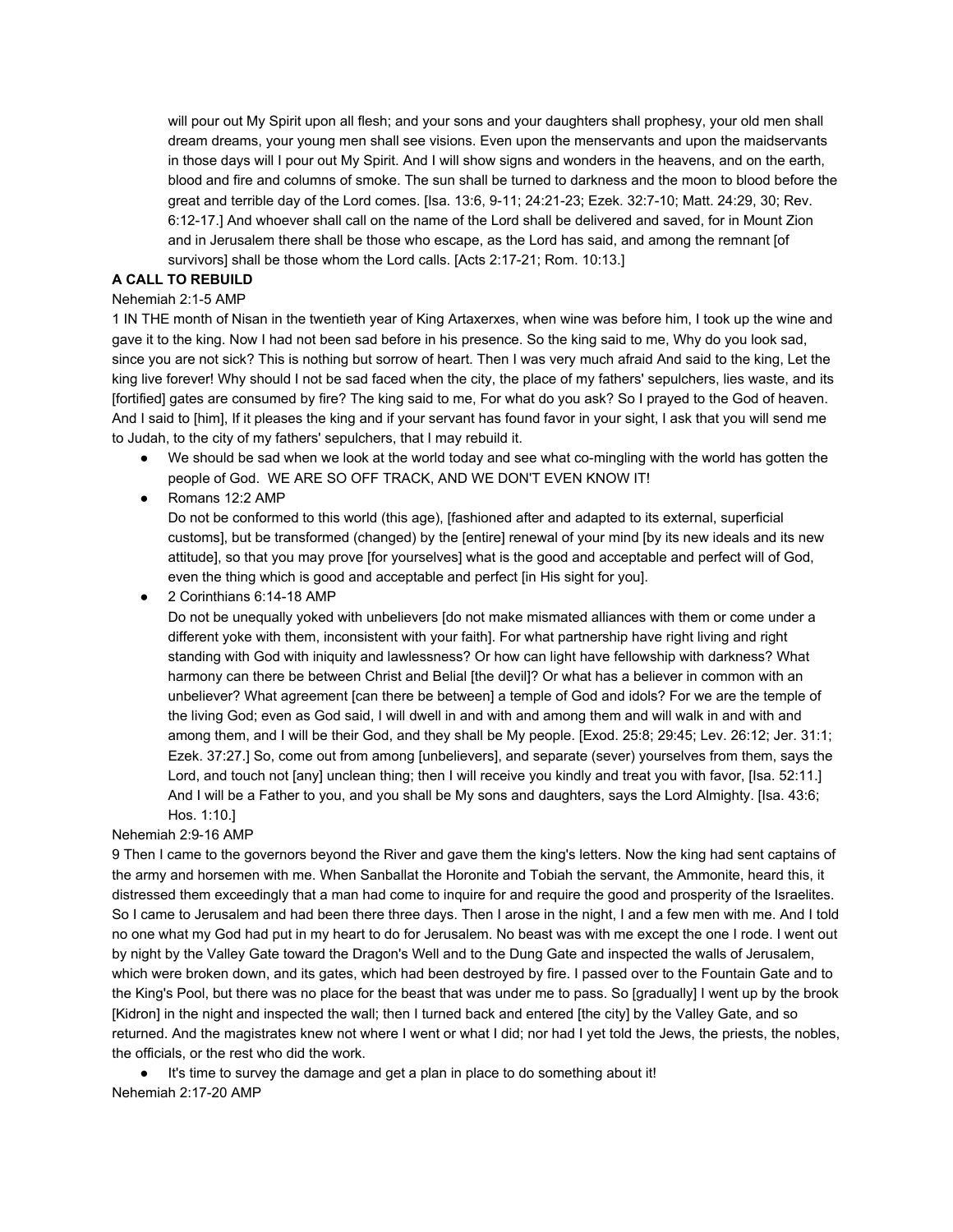Then I said to them, You see the bad situation we are in–how Jerusalem lies in ruins, and its gates are burned with fire. Come, let us build up the wall of Jerusalem, that we may no longer be a disgrace. Then I told them of the hand of my God which was upon me for good, and also the words that the king had spoken to me. And they said, Let us rise up and build! **So they strengthened their hands for the good work**. But when Sanballat the Horonite and Tobiah the servant, the Ammonite, and Geshem the Arab heard of it, they laughed us to scorn and despised us and said, What is this thing you are doing? Will you rebel against the king? I answered them, The God of heaven will prosper us; therefore we His servants will arise and build, but you have no portion or right or memorial in Jerusalem.

- It's time to rebuild the wall and draw a line in the sand. It's time to restore the commands of God. It's time to get back to the Bible way of doing things instead of doing things any old way and expecting God to bless it.
- Know that when you seek to do things God's way, resistance will come. Resist the Resistance!!!
- James 4:7 AMP
	- So be subject to God. Resist the devil [stand firm against him], and he will flee from you.

## **A CALL TO WORK TOGETHER**

Nehemiah Chapter 3

- Nehemiah spends a whole chapter (32 verses) talking about how each person repaired their part side by side and worked together. He talks about how priests were working next to goldsmiths. People were laying down their titles and working together to get the job done.
- Ecclesiastes 4:9-12 AMP

Two are better than one, because they have a good [more satisfying] reward for their labor; For if they fall, the one will lift up his fellow. But woe to him who is alone when he falls and has not another to lift him up! Again, if two lie down together, then they have warmth; but how can one be warm alone? And though a man might prevail against him who is alone, two will withstand him. A threefold cord is not quickly broken.

● Proverbs 27:17 KJV

Iron sharpeneth iron; so a man sharpeneth the countenance of his friend.

● Philippians 1:27 AMP

Only be sure as citizens so to conduct yourselves [that] your manner of life [will be] worthy of the good news (the Gospel) of Christ, so that whether I [do] come and see you or am absent, I may hear this of you: that you are standing firm in united spirit and purpose, striving side by side and contending with a single mind for the faith of the glad tidings (the Gospel).

## **A CALL TO GET OVER IT**

### Nehemiah 4:1-6 AMP

BUT WHEN Sanballat heard that we were building the wall, he was angry and in a great rage, and he ridiculed the Jews. And he said before his brethren and the army of Samaria, What are these feeble Jews doing? Will they restore things [at will and by themselves]? Will they [try to bribe their God] with sacrifices? Will they finish up in a day? Will they revive the stones out of the heaps of rubbish, seeing they are burned? Now Tobiah the Ammonite was near him, and he said, What they build–if a fox climbs upon it, he will break down their stone wall. [And Nehemiah prayed] Hear, O our God, for we are despised. Turn their taunts upon their own heads, and give them for a prey in a land of their captivity. Cover not their iniquity and let not their sin be blotted out before You, for they have vexed [with alarm] the builders and provoked You. So we built the wall, and all [of it] was joined together to half its height, for the people had a heart and mind to work.

- When we set our hearts and minds to repent and do things God's way, people will get angry. People will talk about it. People will say all manner of evil against you.
- $\bullet$  Matthew 5:10-12 AMP

Blessed and happy and enviably fortunate and spiritually prosperous (in the state in which the born-again child of God enjoys and finds satisfaction in God's favor and salvation, regardless of his outward conditions) are those who are persecuted for righteousness' sake (for being and doing right), for theirs is the kingdom of heaven! Blessed (happy, to be envied, and spiritually prosperous–with life-joy and satisfaction in God's favor and salvation, regardless of your outward conditions) are you when people revile you and persecute you and say all kinds of evil things against you falsely on My account. Be glad and supremely joyful, for your reward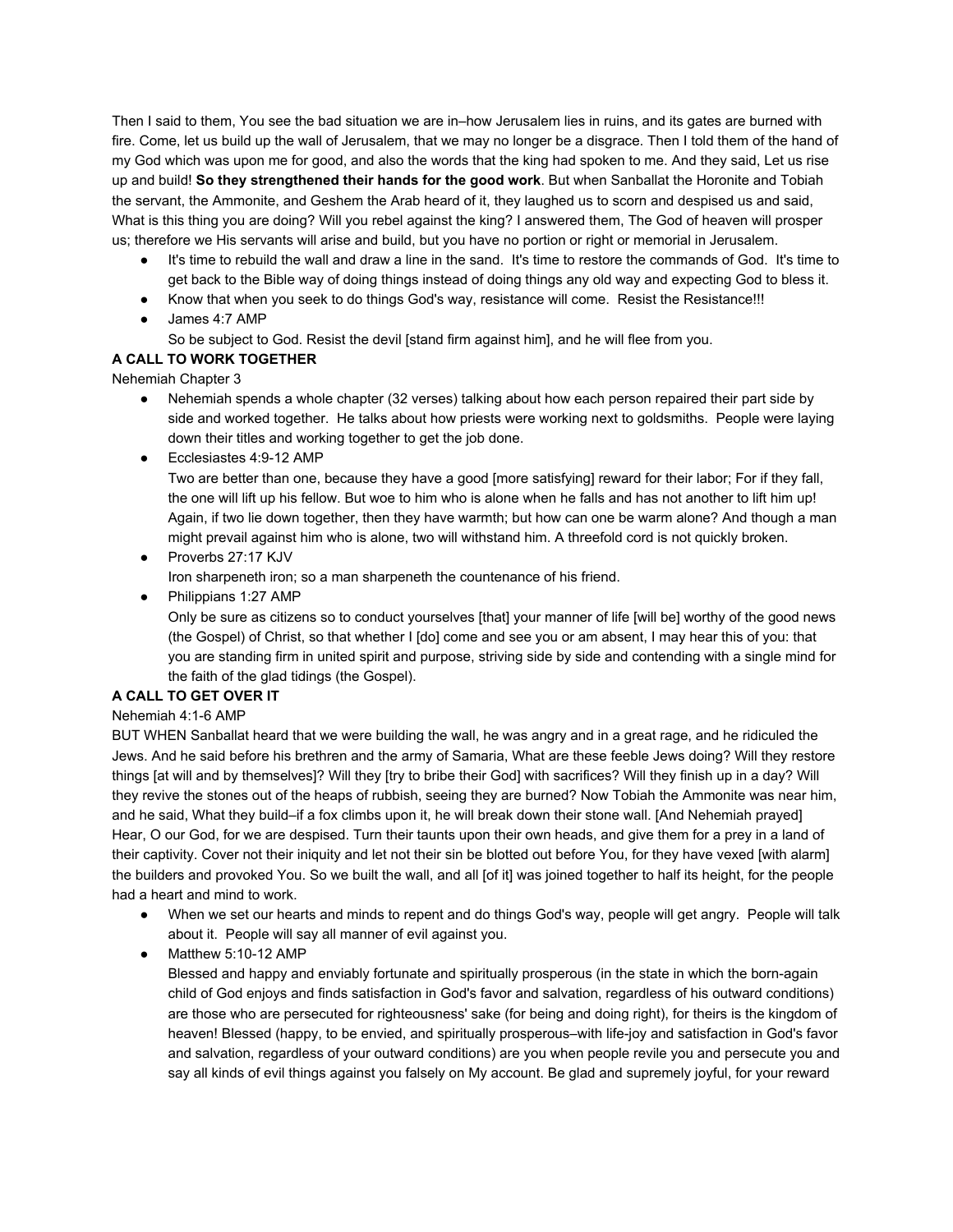in heaven is great (strong and intense), for in this same way people persecuted the prophets who were before you. [II Chron. 36:16.]

- 2 Timothy 3:12 AMP Indeed all who delight in piety and are determined to live a devoted and godly life in Christ Jesus will meet with persecution [will be made to suffer because of their religious stand].
- 1 John 3:13 AMP Do not be surprised and wonder, brethren, that the world detests and pursues you with hatred.
- Luke 6:22-23 KJV

Blessed are ye, when men shall hate you, and when they shall separate you from their company, and shall reproach you, and cast out your name as evil, for the Son of man's sake. Rejoice ye in that day, and leap for joy: for, behold, your reward is great in heaven: for in the like manner did their fathers unto the prophets.

## **A CALL TO FIGHT FOR OUR FAMILIES**

### Nehemiah 4:13-21 AMP

So I set [armed men] behind the wall in places where it was least protected; I even thus used the people as families with their swords, spears, and bows. I looked [them over] and rose up and said to the nobles and officials and the other people, Do not be afraid of the enemy; [earnestly] remember the Lord and imprint Him [on your minds], great and terrible, and [take from Him courage to] fight for your brethren, your sons, your daughters, your **wives, and your homes**. And when our enemies heard that their plot was known to us and that God had frustrated their purpose, we all returned to the wall, everyone to his work. And from that time forth, half of my servants worked at the task, and the other half held the spears, shields, bows, and coats of mail; and the leaders stood behind all the house of Judah. Those who built the wall and those who bore burdens loaded themselves so that everyone worked with one hand and held a weapon with the other hand, And every builder had his sword girded by his side, and so worked. And he who sounded the trumpet was at my side. And I said to the nobles and officials and the rest of the people, The work is great and scattered, and we are separated on the wall, one far from another. In whatever place you hear the sound of the trumpet, rally to us there. Our God will fight for us. So we labored at the work while half of them held the spears from dawn until the stars came out.

- In these last days, we must be willing to hold fast the truth of the Word of God, and we must fight to keep the walls built. We must fight to bring others to the truth of the Word of God. We must fight to raise our children in a Godly manner despite a Godless generation.
- $\bullet$  Ephesians 6:10-13 AMP

In conclusion, be strong in the Lord [be empowered through your union with Him]; draw your strength from Him [that strength which His boundless might provides]. Put on God's whole armor [the armor of a heavy-armed soldier which God supplies], that you may be able successfully to stand up against [all] the strategies and the deceits of the devil. For we are not wrestling with flesh and blood [contending only with physical opponents], but against the despotisms, against the powers, against [the master spirits who are] the world rulers of this present darkness, against the spirit forces of wickedness in the heavenly (supernatural) sphere. Therefore put on God's complete armor, that you may be able to resist and stand your ground on the evil day [of danger], and, having done all [the crisis demands], to stand [firmly in your place].

## **A CALL TO STICK TO IT**

Nehemiah 5:16 AMP

I also held fast to the work on this wall; and we bought no land. And all my servants were gathered there for the work.

Nehemiah had the opportunity as a leader to do many things, but he held fast to the main thing: work on this wall! You and I must drop our pursuits of the many good things and HOLD FAST TO THE MAIN THING.

### Nehemiah 6:15-16 AMP

So the wall was finished on the twenty-fifth day of the month Elul, in fifty-two days. When all our enemies heard of it, all the nations around us feared and fell far in their own esteem, for they saw that this work was done by our God.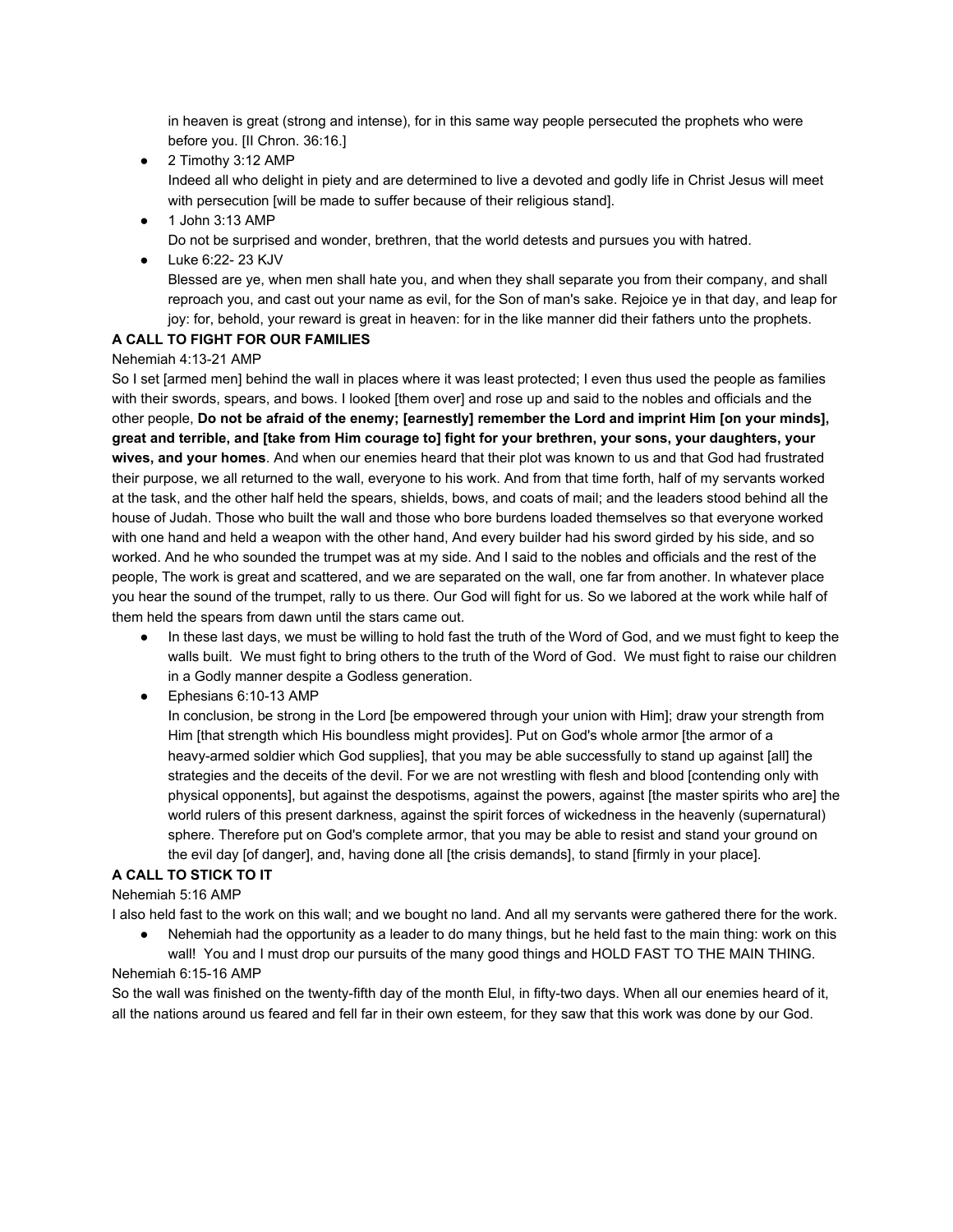## **The Modern Ark Part 3 Prepare Ye The Way Pastor Kelly Word**

Genesis Chapter 6 - Chapter 9 AND Nehemiah Chapters 1-8 **Matthew 24:3739 AMP**

#### **Malachi 3:17 AMP**

BEHOLD, I send My messenger, and he shall prepare the way before Me. And the Lord [the Messiah], Whom you seek, will suddenly come to His temple; the Messenger or Angel of the covenant, Whom you desire, behold, He shall come, says the Lord of hosts. [Matt. 11:10; Luke 1:1317, 76.] But who can endure the day of His coming? And who can stand when He appears? **For** He is like a refiner's fire and like fullers' soap; [Rev. 6:12-17.] He will sit as a refiner and purifier of silver, and He will purify the priests, the sons of Levi, and refine them like gold and silver, that they may offer to the Lord offerings in **righteousness.** Then will the offering of Judah and Jerusalem be pleasing to the Lord as in the days of old and as in ancient years. Then I will draw near to you for judgment; I will be a swift witness against the sorcerers, against the adulterers, against the false swearers, and against those who oppress the hireling in his wages, the widow and the fatherless, and who turn aside the temporary resident from his right and fear not Me, says the Lord of hosts. For I am the Lord, I do not change; that is why you, O sons of Jacob, are not consumed. Even from the days of your fathers you have turned aside from My ordinances and have not kept them. **Return to me, and I will return to you, says the Lord of hosts.**But you say, How shall we return? **Isaiah 40:18 AMP**

COMFORT, COMFORT My people, says your God. Speak tenderly to the heart of Jerusalem, and cry to her that her time of service and her warfare are ended, that [her punishment is accepted and] her iniquity is pardoned, that she has received [punishment] from the Lord's hand double for all her sins. A voice of one who cries: **Prepare in the wilderness the way of the** Lord [clear away the obstacles]; make straight and smooth in the desert a highway for our God! [Mark 1:3.] Every valley shall be lifted and filled up, and every mountain and hill shall be made low; and the crooked and uneven shall be made straight and level, and the rough places a plain. And the glory (majesty and splendor) of the Lord shall be revealed, and all flesh shall see it together; for the mouth of the Lord has spoken it. [Luke 3:5, 6.] A voice says, Cry [prophesy]! And I said, What shall I cry? [The voice answered, Proclaim:] All flesh is as frail as grass, and all that makes it attractive [its kindness, its goodwill, its mercy from God, its glory and comeliness, however good] is transitory, like the flower of the field. The grass withers, the flower fades, when the breath of the Lord blows upon it; surely [all] the people are like grass. The grass withers, the flower fades, but the word of our God will stand forever. [James 1:10, 11; I Pet. 1:24, 25.]

#### **Isaiah 57:1021 AMP**

You were wearied with the length of your way [in trying to find rest and satisfaction in alliances apart from the true God], yet you did not say, There is no result or profit. You found quickened strength; therefore you were not faint or heartsick [or penitent]. Of whom have you been so afraid and in dread that you lied and were treacherous and did not **[seriously] remember Me, did not even give Me a thought?** Have I not been silent, even for a long time, and so you do not fear Me? I will expose your [pretended] righteousness and your doings, but they will not help you. When you cry out, let your [rabble] collection of idols deliver you! But the wind shall take them all, a breath shall carry them away. But he who takes refuge in Me shall possess the land [Judea] and shall inherit My holy mountain [Zion, also the heavenly inheritance and the spiritual Zion]. [Ps. 37:9, 11; 69:35, 36; Isa. 49:8; Matt. 5:5; Heb. 12:22.] And the word of One shall go forth, Cast up, cast up, **prepare** the way! Take up the stumbling block out of the way [of the spiritual return] of My people. For thus says the high and lofty One–He Who inhabits eternity, Whose name is Holy: I dwell in the high and holy place, but with him also who is of a thoroughly penitent and humble spirit, to revive the spirit of the humble and to revive the heart of the thoroughly penitent [bruised with sorrow for sin]. [Matt. 5:3.] For I will not contend forever, neither will I be angry always, for [if I did stay angry] the spirit [of man] would faint and be consumed before Me, and [My purpose in] creating the souls of men would be frustrated. Because of the iniquity of his [Judah's] covetousness and unjust gain I was angry and smote him. I hid my face and was angry, and he went on turning away and backsliding in the way of his [own willful] heart. I have seen his [willful] ways, but I will heal him; I will lead him also and will recompense him and restore comfort to him and to those who mourn for him. [Isa. 61:1, 2; 66:10.] Peace, peace, to him who is far off [both Jew and Gentile] and to him who is near! says the Lord; I create the fruit of his lips, and I will heal him [make his lips blossom anew with speech in thankful praise]. [Acts 2:39; Eph. 2:13-17, 18; Heb. 13:15.] But the wicked are like the troubled sea, for it cannot rest, and its waters cast up mire and dirt. There is no peace, says my God, for the wicked. **Study Mark 1, Luke 3, and John 1**

**Matthew Chapter 3 AMP**